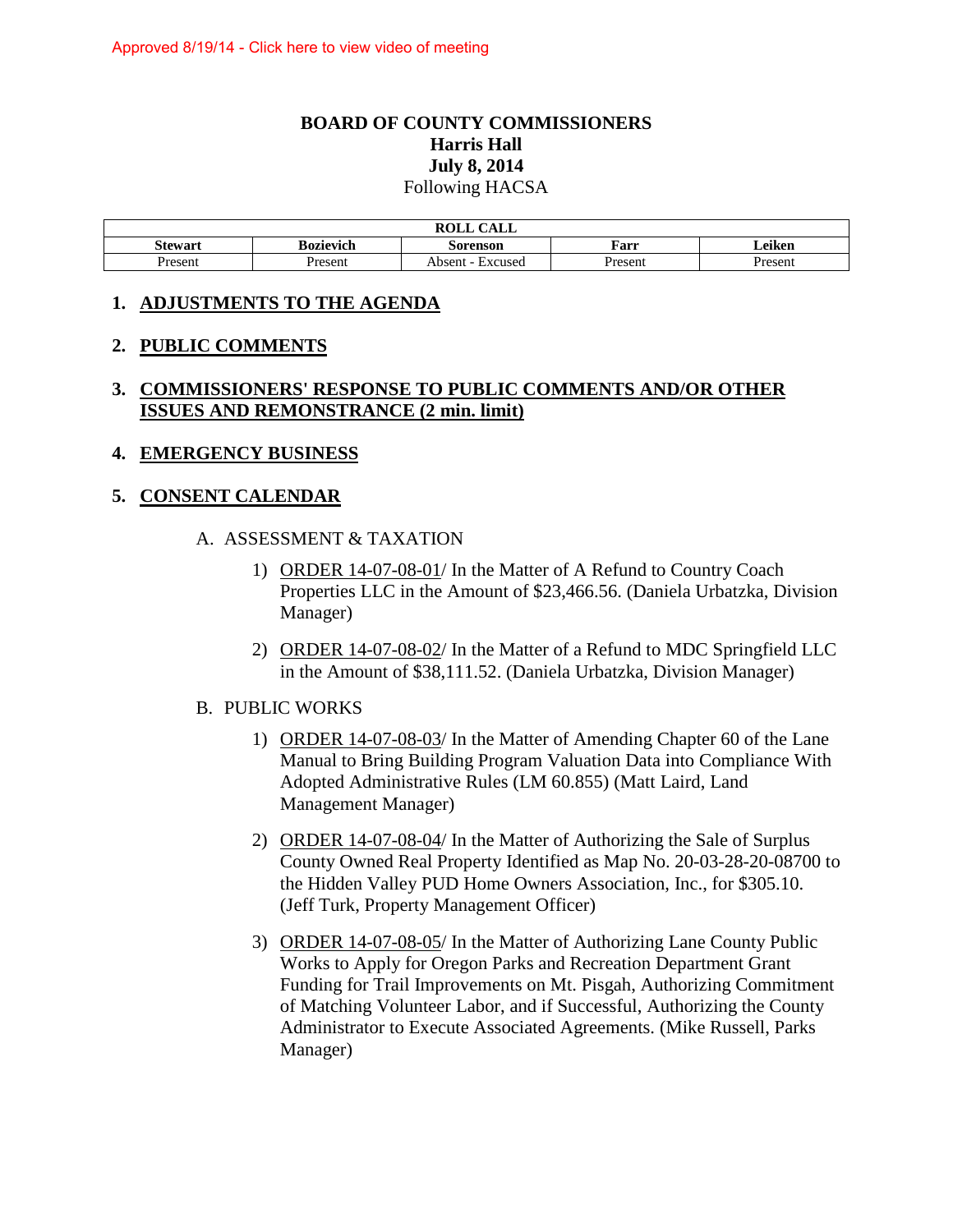| <b>MOTION: Bozievich</b>         |            |  |
|----------------------------------|------------|--|
| <b>SECOND: Leiken</b>            |            |  |
| VOTE                             |            |  |
| <b>Name</b>                      | Vote       |  |
| <b>Commissioner Faye Stewart</b> | <b>YES</b> |  |
| Commissioner Jay Bozievich       | YES.       |  |
| Commissioner Peter Sorenson      | Excused    |  |
| <b>Commissioner Pat Farr</b>     | YES.       |  |
| Commissioner Sid Leiken          | YES.       |  |

## **6. COUNTY COUNSEL**

- A. Announcements
- B. FIRST READING AND SETTING THE SECOND READING AND PUBLIC HEARING/ORDINANCE 14-04/ In the Matter of Exempting Lane County Government from Any City of Eugene Resolution, Ordinance, Rule, or Regulation That Mandates, Regulates, Orders, or Requires Any Terms or Conditions of Employment for Lane County Commissioners, Directors, Managers, Employees (Including Full-Time, Part-Time, Seasonal, Temporary, Represented and Non-Represented) Or Agents of Lane County. (Steve Dingle, County Counsel) (estimated 5 minutes)

| <b>MOTION: Bozievich</b>         | <b>COMMENTS:</b> Motion for legal to<br>draft 3 Ordinances to return to the<br>Board on the afternoon of 7/8/14 for 1 <sup>st</sup><br>reading. |  |
|----------------------------------|-------------------------------------------------------------------------------------------------------------------------------------------------|--|
| <b>SECOND: Leiken</b>            |                                                                                                                                                 |  |
| VOTE                             |                                                                                                                                                 |  |
| <b>Name</b>                      | Vote                                                                                                                                            |  |
| <b>Commissioner Faye Stewart</b> | <b>YES</b>                                                                                                                                      |  |
| Commissioner Jay Bozievich       | <b>YES</b>                                                                                                                                      |  |
| Commissioner Peter Sorenson      | Excused                                                                                                                                         |  |
| <b>Commissioner Pat Farr</b>     | <b>YES</b>                                                                                                                                      |  |
| Commissioner Sid Leiken          | YES                                                                                                                                             |  |

# **7. COUNTY ADMINISTRATION**

- A. Announcements
- B. UPDATE/ Report on the Impact of Prioritizing Letters of Support for Applicants for State of Oregon Housing and Community Services Department Multiple Award Opportunity Notice of Funding Availability (NOFA #4027) Affordable Housing Projects with 9% Low Income House Housing Tax Credits (LIHTC). (Glenda Poling, Manager, Community & Economic Development Division) (estimated 5 minutes)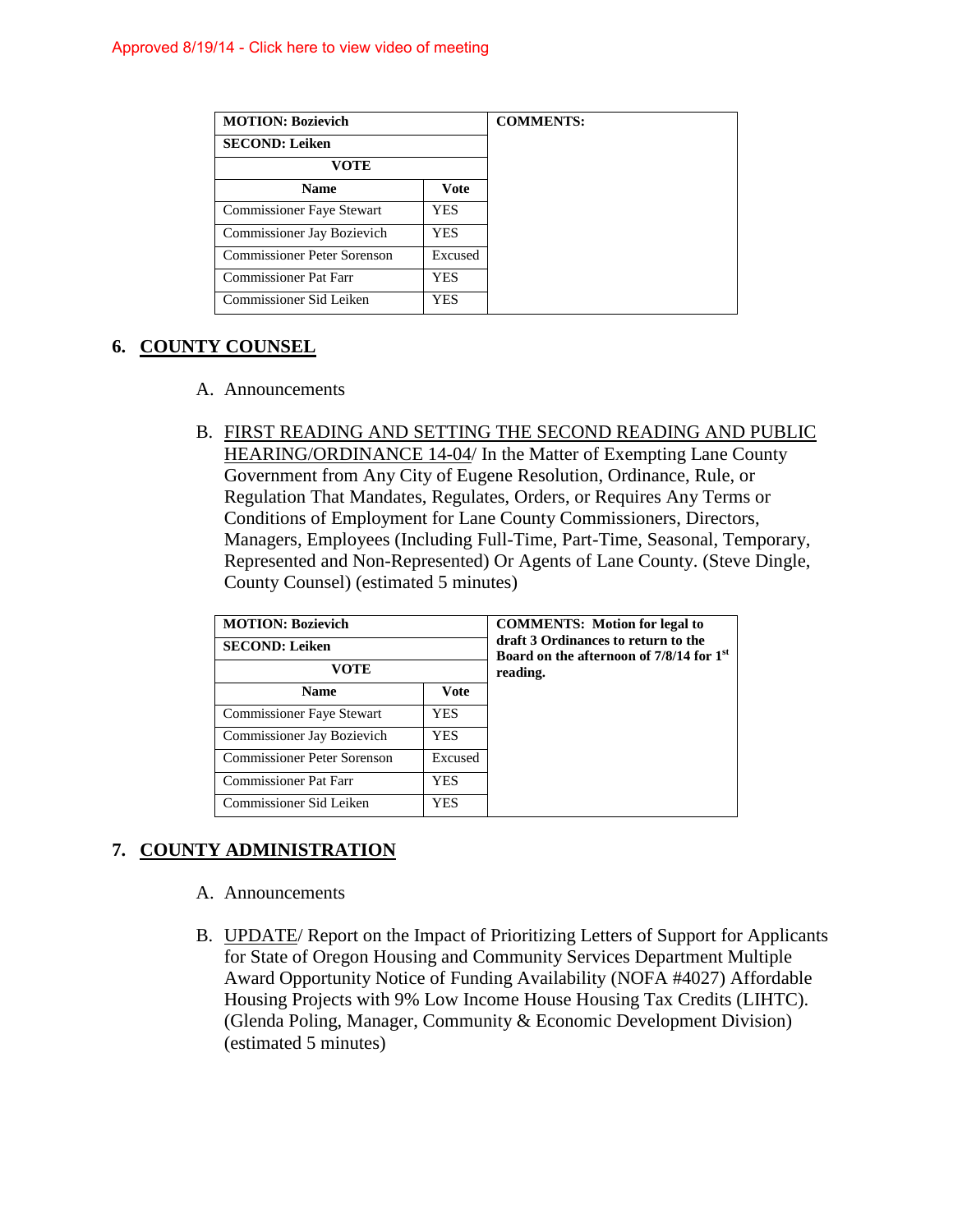| <b>MOTION: Stewart</b>                     | <b>COMMENTS: Board voted to support</b><br>the Letter submitted by St. Vincent<br>DePaul. |  |
|--------------------------------------------|-------------------------------------------------------------------------------------------|--|
| <b>SECOND: Bozievich</b>                   |                                                                                           |  |
| VOTE                                       |                                                                                           |  |
| <b>Name</b>                                | Vote                                                                                      |  |
| <b>Commissioner Faye Stewart</b>           | <b>YES</b>                                                                                |  |
| Commissioner Jay Bozievich                 | <b>YES</b>                                                                                |  |
| Commissioner Peter Sorenson                | Excused                                                                                   |  |
| <b>Commissioner Pat Farr</b><br><b>YES</b> |                                                                                           |  |
| Commissioner Sid Leiken                    | <b>YES</b>                                                                                |  |

## **8. PUBLIC SAFETY**

A. ORDER 14-07-08-06/ In the Matter of Delegating Authority to the County Administrator to Execute Amendments to Extend the Corizon Contract for Medical and Mental Health Services at the Lane County Adult Corrections Facility for up to Three Additional Years. (Lt. Larry Brown) (estimated 10 minutes)

| <b>MOTION: Leiken</b>            |             |  |
|----------------------------------|-------------|--|
| <b>SECOND: Stewart</b>           |             |  |
| VOTE                             |             |  |
| <b>Name</b>                      | <b>Vote</b> |  |
| <b>Commissioner Faye Stewart</b> | YES         |  |
| Commissioner Jay Bozievich       | YES.        |  |
| Commissioner Peter Sorenson      | Excused     |  |
| <b>Commissioner Pat Farr</b>     | YES.        |  |
| Commissioner Sid Leiken          | YES         |  |

B. ORDER 14-07-08-07/ In the Matter of the Addition of One Full-Time (1.0 FTE) Deputy Sheriff Position to Police Services Division to Staff the Bureau of Land Management Law Enforcement Contract in Fund 124, FY14/15 Department of Public Safety. (Sheriff Tom Turner) (estimated 10 minutes)

| <b>MOTION: Stewart</b>       |            |  |
|------------------------------|------------|--|
| <b>SECOND: Bozievich</b>     |            |  |
| VOTE                         |            |  |
| <b>Name</b>                  | Vote       |  |
| Commissioner Faye Stewart    | <b>YES</b> |  |
| Commissioner Jay Bozievich   | <b>YES</b> |  |
| Commissioner Peter Sorenson  | Excused    |  |
| <b>Commissioner Pat Farr</b> | <b>YES</b> |  |
| Commissioner Sid Leiken      | <b>YES</b> |  |

### **9. PUBLIC WORKS**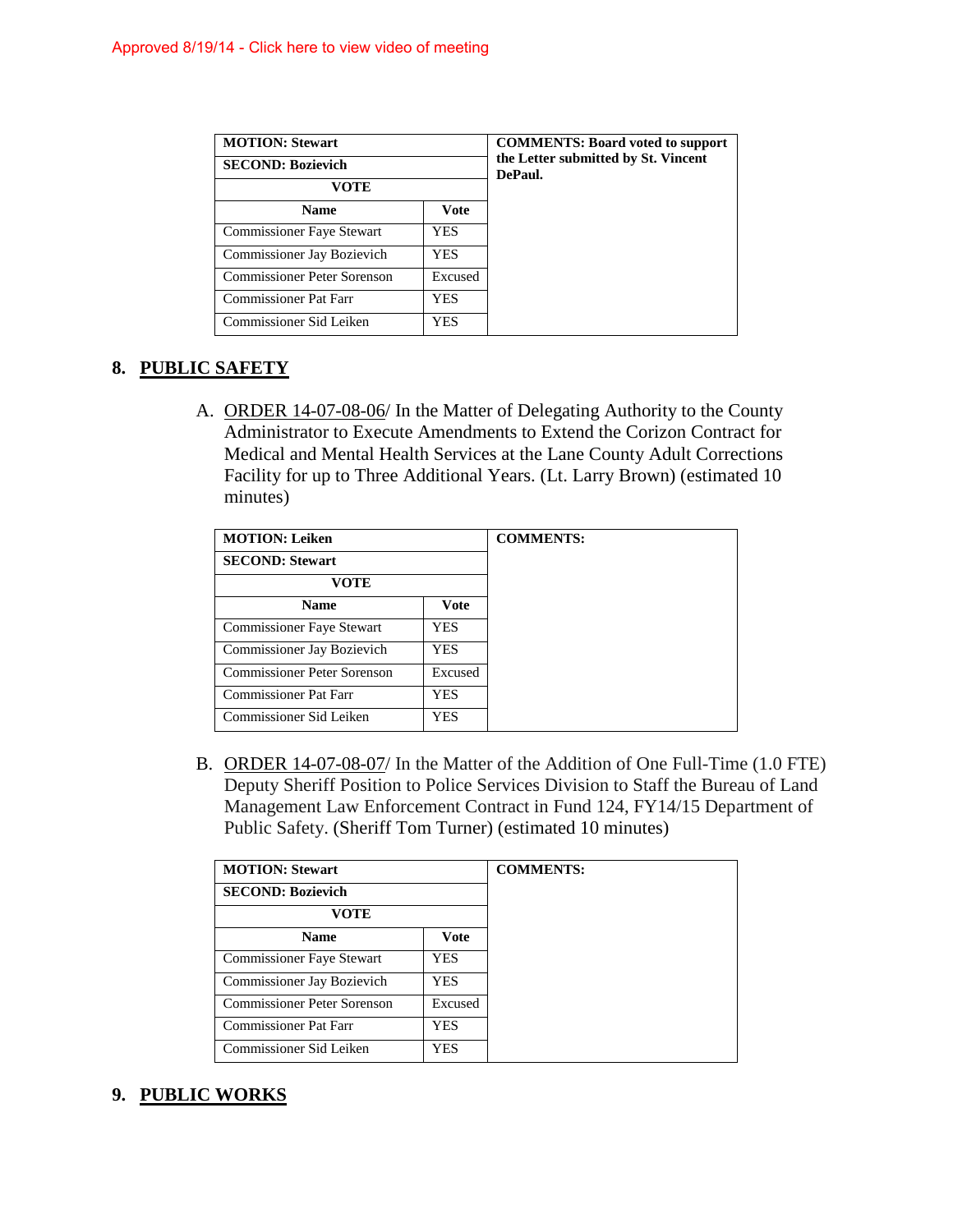A. FIRST READING AND SETTING THE SECOND READING AND PUBLIC HEARING/Ordinance No. PA 1292/In the Matter of Co-Adopting the Florence Transportation System Plan for Application Within the Urbanizable Area Outside the Florence City Limits, but Within the City Florence Urban Growth Boundary; and Adopting Savings and Severability Clauses. (Applicant: City of Florence) (Second Reading and Public Hearing 7/22/14) (Sarah Wilkinson, Associate Planner) (estimated 5 minutes)

| <b>MOTION: Leiken</b>                         | COMMENTS: $2nd$ reading will be 1:30<br>p.m. on 7/22/14 |  |
|-----------------------------------------------|---------------------------------------------------------|--|
| <b>SECOND: Stewart</b>                        |                                                         |  |
| VOTE                                          |                                                         |  |
| <b>Name</b><br>Vote                           |                                                         |  |
| <b>Commissioner Faye Stewart</b>              | <b>YES</b>                                              |  |
| Commissioner Jay Bozievich<br><b>YES</b>      |                                                         |  |
| <b>Commissioner Peter Sorenson</b><br>Excused |                                                         |  |
| <b>Commissioner Pat Farr</b><br>YES.          |                                                         |  |
| Commissioner Sid Leiken                       | <b>YES</b>                                              |  |

B. ORDER 14-07-08-08/ In the Matter of Electing Whether or Not to Hear an Appeal of a Hearings Official's Decision Approving a Request for a Non-Farm Dwelling in the Exclusive Farm Use Zone Pursuant to Lane Code 16.212(7)(F) & (10). Map T16-R01-S18, Tax Lot 601 (File No. 509-PA13-05640, Owner: Travis Bamford, Agent: Thom Lanfear, Appellant: Landwatch Lane County). (Deanna Wright, Land Use Planner) (estimated 10 minutes)

| <b>MOTION: Stewart</b>           |            |  |
|----------------------------------|------------|--|
| <b>SECOND: Bozievich</b>         |            |  |
| <b>VOTE</b>                      |            |  |
| <b>Name</b>                      | Vote       |  |
| <b>Commissioner Faye Stewart</b> | <b>YES</b> |  |
| Commissioner Jay Bozievich       | <b>YES</b> |  |
| Commissioner Peter Sorenson      | Excused    |  |
| <b>Commissioner Pat Farr</b>     | YES        |  |
| Commissioner Sid Leiken          | YES        |  |

## **10. COMMISSIONERS' BUSINESS**

- A. Announcements
- B. Agenda Team Requests / Work Session Requests

#### **11. EXECUTIVE SESSION as per ORS 192.660**

(BCC Conference Room)

### **12. OTHER BUSINESS**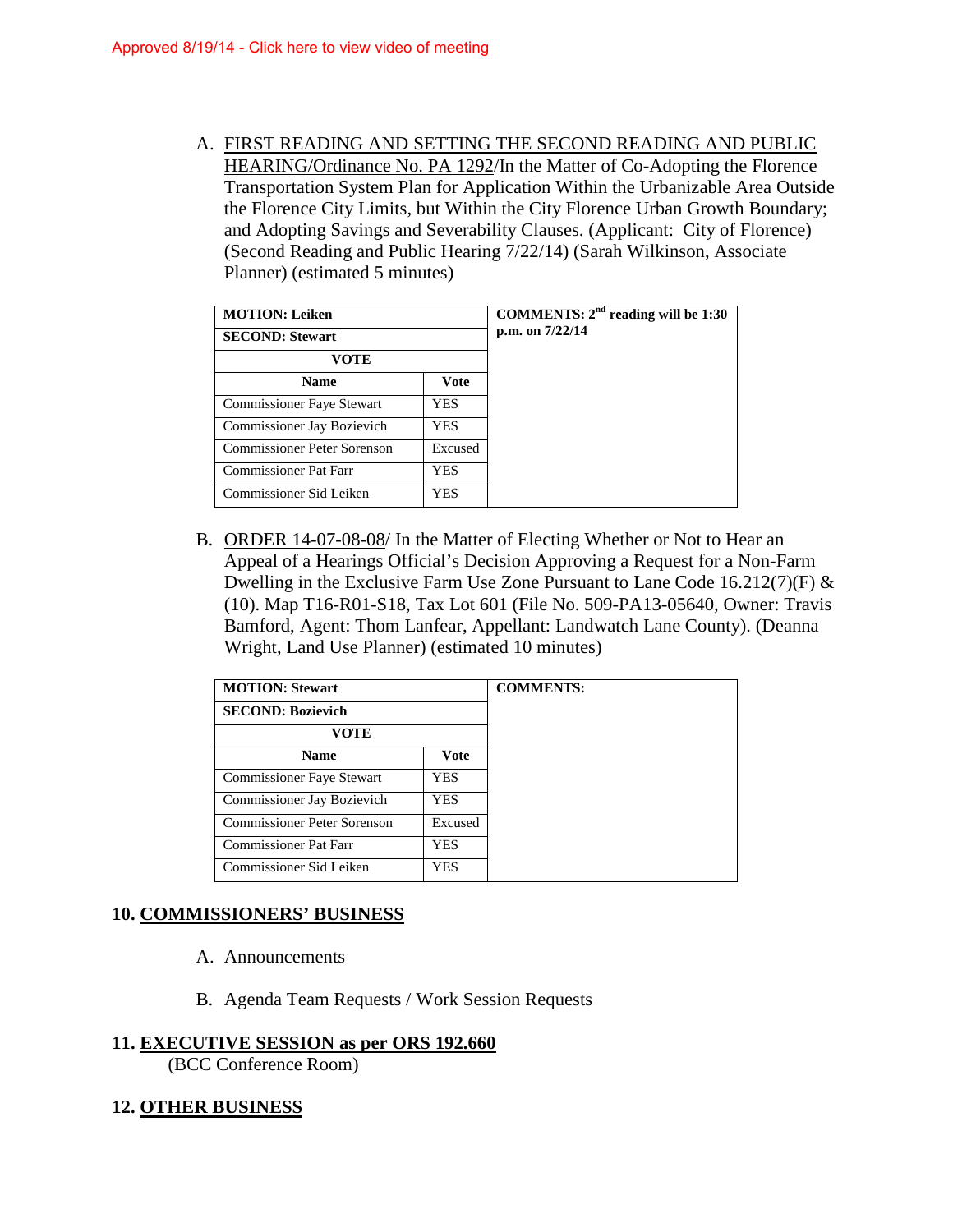#### **Recess**

### **TUESDAY, JULY 8, 2014 – REGULAR MEETING (cont'd)**

(1:30 p.m.) (Harris Hall)

## **13. PUBLIC WORKS**

A. THIRD READING AND DELIBERATIONS/Ordinance No. PA 1311/An Ordinance Concerning Envision Eugene Residential Redesignation to Redesignate Unannexed Residential Properties by Amending the Eugene-Springfield Metropolitan Area General Plan Land Use Diagram and Adopting a Severability Clause; and Providing an Effective Date (Initiator: City of Eugene, Lane County File No. PA13-05615, Eugene File Nos. MA 13-2, RA 13-1, Z13-7 and CA 13-5). (NBA & PM 5/20/14, 6/3/14) (Keir Miller, Senior Planner)

| <b>MOTION: Bozievich</b>               | <b>COMMENTS:</b> Motion to set 4 <sup>th</sup><br>reading at $1:30$ on $7/22/14$ |  |
|----------------------------------------|----------------------------------------------------------------------------------|--|
| <b>SECOND: Leiken</b>                  |                                                                                  |  |
| VOTE                                   |                                                                                  |  |
| <b>Name</b>                            | <b>Vote</b>                                                                      |  |
| <b>Commissioner Faye Stewart</b>       | <b>YES</b>                                                                       |  |
| Commissioner Jay Bozievich             | <b>YES</b>                                                                       |  |
| Commissioner Peter Sorenson<br>Excused |                                                                                  |  |
| <b>Commissioner Pat Farr</b>           | YES                                                                              |  |
| Commissioner Sid Leiken                | YES                                                                              |  |

B. PUBLIC HEARING/ ORDER 14-07-08-09/ In the Matter of Annexing Territory to the Rainbow Water and Fire District to Provide Water and Fire Protection Services to the Annexed Territory; Assessor's Map 17-03-24-31 Tax Lot 02100 (File No. W-RA-2014-NAK-1) (Keir Miller, Senior Planner)

| <b>MOTION: Stewart</b>       |            |  |
|------------------------------|------------|--|
| <b>SECOND: Bozievich</b>     |            |  |
| VOTE                         |            |  |
| <b>Name</b>                  | Vote       |  |
| Commissioner Faye Stewart    | <b>YES</b> |  |
| Commissioner Jay Bozievich   | YES        |  |
| Commissioner Peter Sorenson  | Excused    |  |
| <b>Commissioner Pat Farr</b> | YES        |  |
| Commissioner Sid Leiken      | YES        |  |

### **14. COUNTY COUNSEL**

A. FIRST READING AND SETTING THE SECOND READING AND PUBLIC HEARING/ORDINANCE 14-04/In the Matter of Exempting Any Unit of Local Government Located in Lane County from Any Other Unit of Local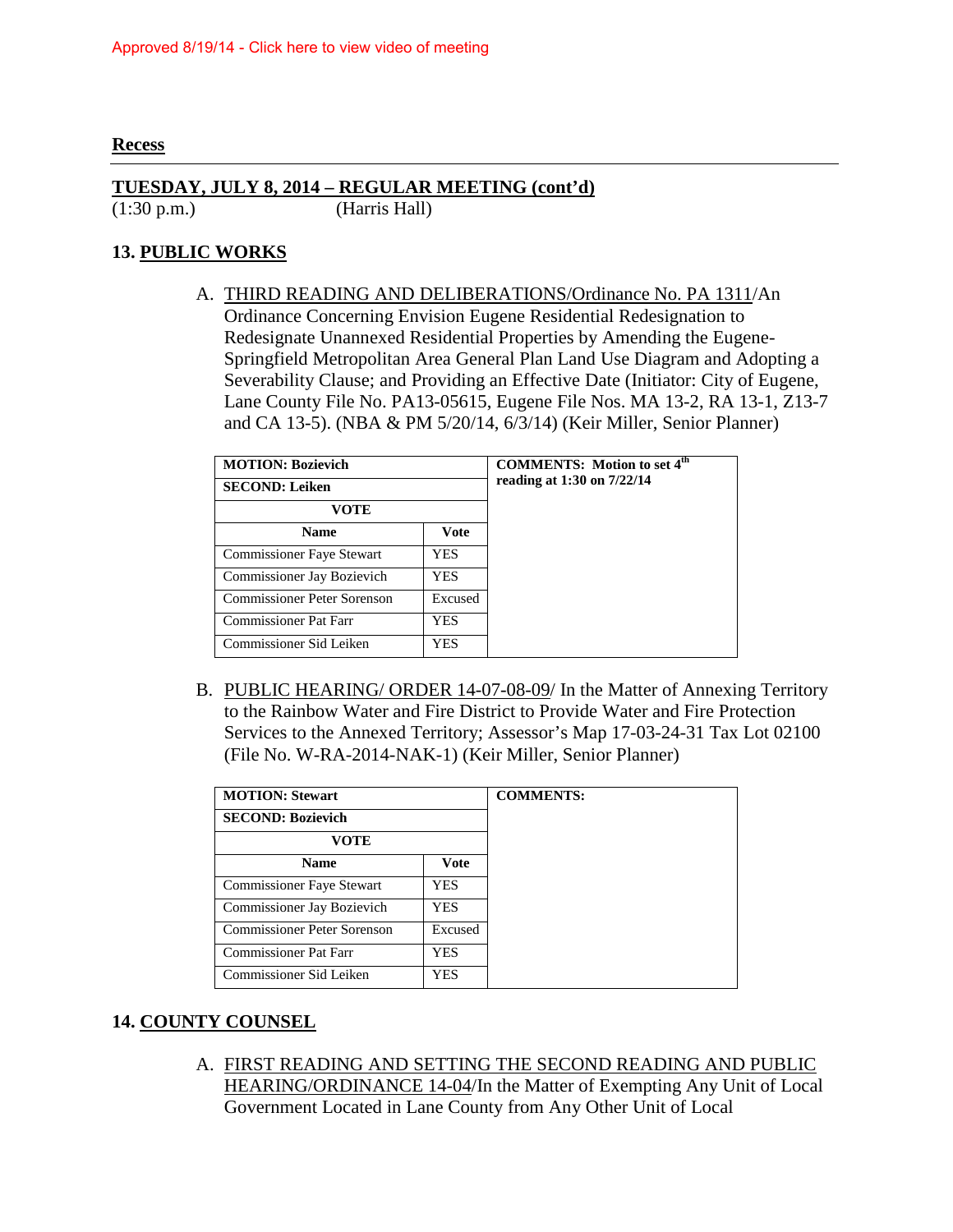Government's Resolution, Ordinance, Rule, or Regulation That Mandates, Regulates, Orders, or Requires Any Change in Terms or Conditions of Employment for Commissioners, Directors, Managers, Employees (Including Full-Time, Part-Time, Seasonal, Temporary, Represented and Non-Represented), Agents, Vendors, or Contractors of Any Other Unit of Local Government Located in Lane County. (Steve Dingle, County Counsel)

| <b>MOTION: Stewart</b>           | <b>COMMENTS: Second Reading and</b><br>Public Hearing for July 21, 2014 at<br>$9:00$ a.m. |  |
|----------------------------------|-------------------------------------------------------------------------------------------|--|
| <b>SECOND: Bozievich</b>         |                                                                                           |  |
| VOTE                             |                                                                                           |  |
| <b>Name</b>                      | Vote                                                                                      |  |
| <b>Commissioner Faye Stewart</b> | YES                                                                                       |  |
| Commissioner Jay Bozievich       | YES                                                                                       |  |
| Commissioner Peter Sorenson      | Excused                                                                                   |  |
| <b>Commissioner Pat Farr</b>     | YES                                                                                       |  |
| Commissioner Sid Leiken          | YES                                                                                       |  |

B. FIRST READING AND SETTING THE SECOND READING AND PUBLIC HEARING/ORDINANCE 14-05/In the Matter of Exempting Any Employer Located in Lane County but outside of Any City Limits from Any Other Unit of Local Government's Resolution, Ordinance, Rule, or Regulation That Mandates, Regulates, Orders, or Requires Any Change in Terms or Conditions of Employment for Their Commissioners, Directors, Managers, Employees (Including Full-Time, Part-Time, Seasonal, Temporary, Represented and Non-Represented), Agents, Vendors, or Contractors. (Steve Dingle, County Counsel)

| <b>MOTION: Stewart</b>              | <b>COMMENTS: Second Reading and</b>                |  |
|-------------------------------------|----------------------------------------------------|--|
| <b>SECOND: Bozievich</b>            | Public Hearing for July 21, 2014 at<br>$9:00$ a.m. |  |
| VOTE                                |                                                    |  |
| Vote<br><b>Name</b>                 |                                                    |  |
| <b>Commissioner Faye Stewart</b>    | YES                                                |  |
| Commissioner Jay Bozievich          | <b>YES</b>                                         |  |
| Commissioner Peter Sorenson         | Excused                                            |  |
| <b>Commissioner Pat Farr</b><br>YES |                                                    |  |
| Commissioner Sid Leiken             | YES                                                |  |

C. FIRST READING AND SETTING THE SECOND READING AND PUBLIC HEARING/ORDINANCE 14-06/In the Matter of Exempting Any Employer That Has Employees Located in Lane County from Any Resolution, Ordinance, Rule, or Regulation Adopted by Any Unit of Local Government That Mandates, Regulates, Orders, or Requires Any Terms or Conditions of Employment for Any Employer, Their Commissioners, Directors, Managers, Employees (Including Full-Time, Part-Time, Seasonal, Temporary, Represented and Non-Represented), Agents, Vendors, or Contractors of Any Employer with Employees Located in Lane County. (Steve Dingle, County Counsel)